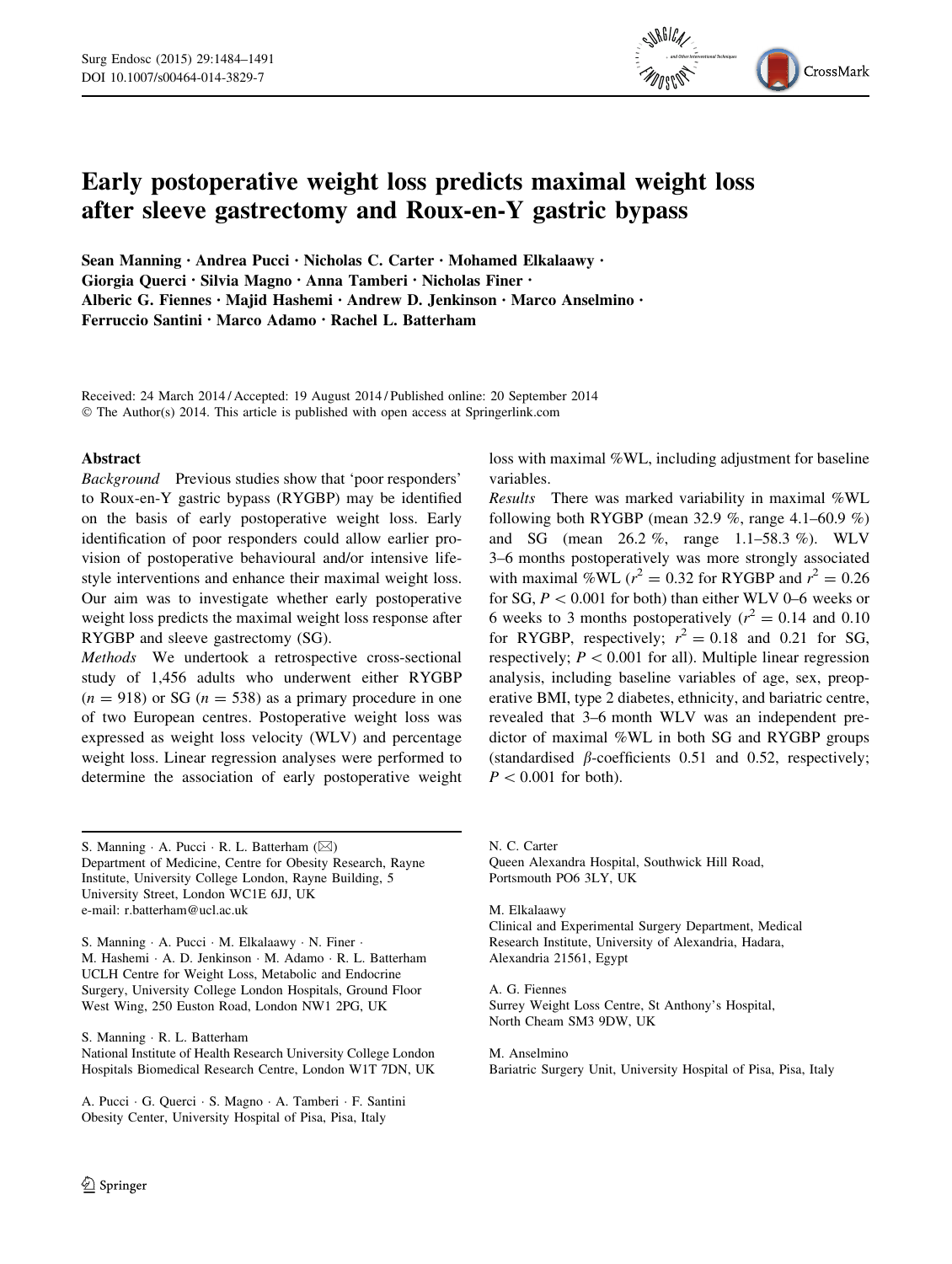Conclusions There is a marked variability in weight loss response following RYGBP and SG. Early postoperative weight loss can be used to identify patients whose predicted weight loss trajectories are suboptimal. Early targeting of poor responders with more intensive postoperative lifestyle and behavioural support could potentially enhance their weight loss response.

Keywords Obesity - Bariatric surgery - Roux-en-Y gastric bypass - Sleeve gastrectomy - % weight loss - BMI

Bariatric surgery is currently the most effective weight loss intervention for patients with severe obesity, is cost-effective, and significantly reduces morbidity and mortality [[1](#page-6-0), [2](#page-6-0)]. Rouxen-Y gastric bypass (RYGBP) is considered the 'gold standard' procedure with the most robust long-term clinical outcome data [\[1\]](#page-6-0); however, sleeve gastrectomy (SG) is fast attaining the status of a valid alternative to RYGBP [\[3](#page-6-0)], overtaking adjustable gastric banding (AGB) in the hierarchy of bariatric surgical interventions [[4](#page-6-0)]. All three bariatric procedures lead to sustained weight loss and amelioration of obesity-related comorbidities that is unrivalled by medical interventions [[5,](#page-6-0) [6](#page-6-0)]. There is, however, a wide variability in the weight loss response to RYGBP and AGB, though unknown for SG [\[7–9](#page-6-0)], with maximal weight loss occurring at 12–18 months postoperatively in the majority of patients [\[8](#page-6-0)[–10\]](#page-7-0).

Previous studies have identified preoperative clinical factors that are associated with reduced weight loss after bariatric surgery, although primarily for RYGBP. For example, higher baseline BMI, male sex, and older age are consistent predictors of suboptimal weight loss [[7,](#page-6-0) [11–18](#page-7-0)]. Of note, relatively few studies have examined the effects of such factors in relation to SG [[16\]](#page-7-0). However, these clinical factors explain only a small proportion of the observed variability in weight loss [\[7](#page-6-0)]. Given the lack of powerful preoperative predictors of weight outcomes, it is notable that 'poor responders' to RYGBP and AGB may be identified early in the postoperative period on the basis of early weight change patterns  $[19-21]$ . However, whether early postoperative weight loss also predicts long-term weight outcomes for SG is unknown. Importantly, postoperative behavioural or intensive lifestyle interventions improve weight loss after bariatric surgery [[22–24\]](#page-7-0), thus early identification of poor responders is an important focus for postoperative care. The aims of the study were thus to investigate whether early postoperative weight loss is an important predictor of the maximal weight loss response after RYGBP or SG, to identify early weight change patterns that are most predictive of maximal %WL, and to explore whether variability in weight loss after SG is similar to that observed after RYGBP.

## **Methods**

### Study subjects and design

This study was designed as a retrospective cohort study. Data were obtained by review of prospectively maintained electronic clinical data records and clinical case notes within two European university hospital bariatric surgery centres. Patients aged 18 or over, with a BMI  $\geq$ 40.0 kg/m<sup>2</sup>, or  $\geq$ 35.0 kg/m<sup>2</sup> in the presence of at least one obesity-related comorbidity, who underwent either RYGBP or SG as a primary bariatric procedure at University College London Hospitals (UCLH) Centre for Weight loss, Metabolic and Endocrine Surgery, London, UK or at the Obesity Centre of the University Hospital of Pisa (UHP), Pisa, Italy were included in the study. In both centres, the decision for procedure selection was based on informed patient preference after standardised counselling including details, risks, and benefits of each procedure. Patients were advised to follow a liquid diet for 2 weeks postoperatively, followed by softer foods for 2 weeks, before resuming a solid diet thereafter. The postoperative follow-up schedule for patients in both centres comprised appointments at 6 weeks, then 3 monthly during the first year and 6 to 12 monthly thereafter, for a minimum of two postoperative years.

## Surgical technique: RYGBP

In both centres, RYGBP was performed using a laparoscopic, antecolic, antegastric RYGBP. At the UCLH centre, 30–40 ml gastric pouch was fashioned, and the alimentary limb was measured at 120 cm. The omentum was divided longitudinally, and a stapled jejunojejunal anastomosis was performed. In the UHP centre, a subcardial gastric pouch with a 30–50-ml capacity was created, and an enteroenterostomy was performed at 150 cm on the alimentary limb.

#### Surgical technique: SG

In each centre, SG was performed using a standard laparoscopic technique. In the UCLH centre, the sleeve was created around the bougie using a laparoscopic stapler, 2.0 mm staple height on the gastric antrum and body and 1.8 mm staple height for the rest of the stomach, with staple line reinforcement. In the UHP centre, a four-fifths vertical gastrectomy was performed on a 34-French bougie using multiple reinforced 60-mm linear stapler firings starting 4–6 cm from the pylorus up to the gastroesophageal junction.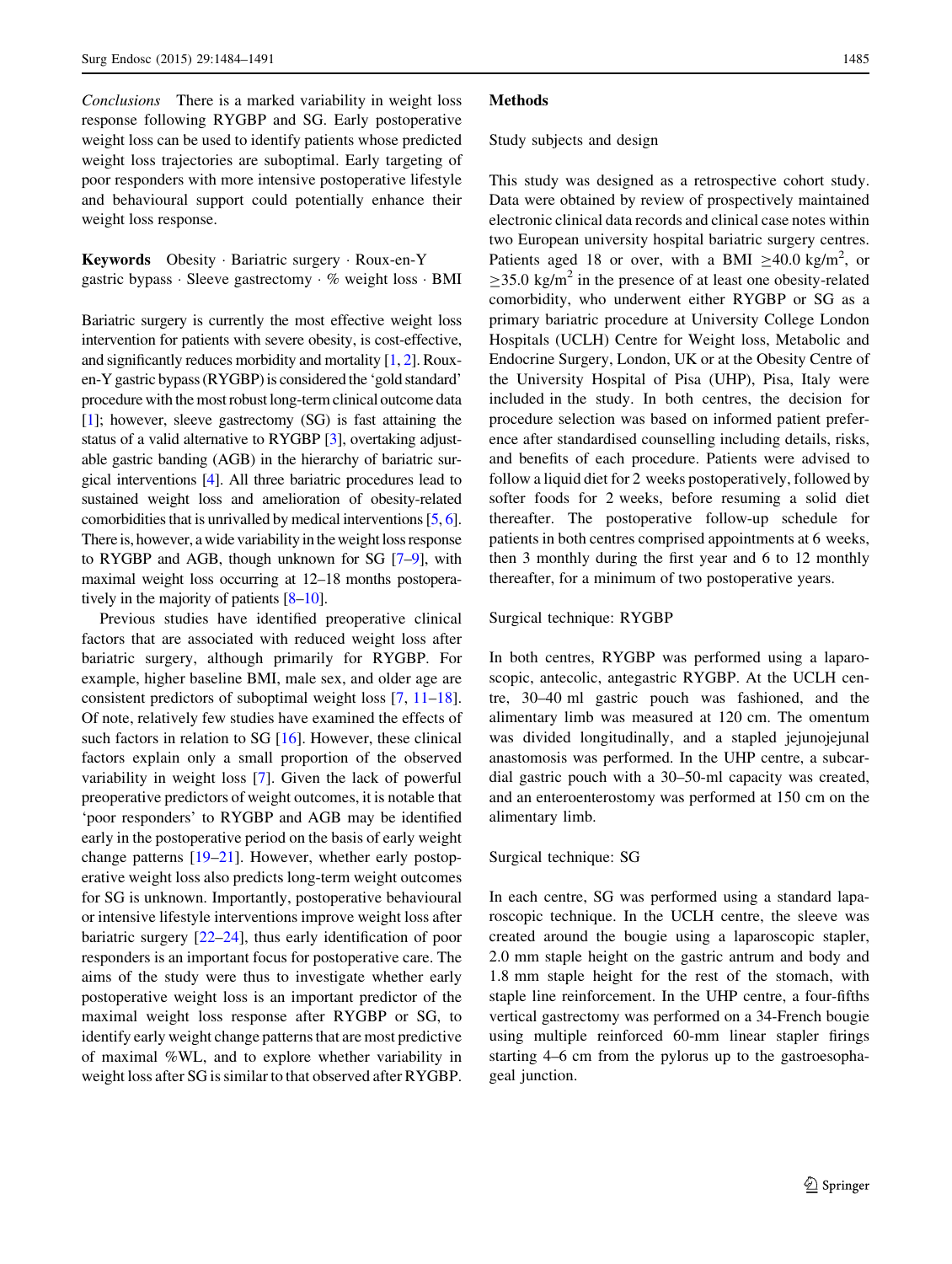## Measures

Demographic, anthropometric, and clinical data were collected from electronic clinical data records. Age was defined as the difference between the date of birth and date of surgery. Baseline BMI was calculated from the weight and height measurements recorded on the day of surgery. Postoperative weight loss was determined relative to weight on the day of operation. Percentage weight loss (%WL) was chosen as the outcome measure for weight change, as %WL is less influenced by baseline BMI than % excess weight loss or BMI change, thereby facilitating a more sensitive identification of novel predictors of weight outcome [[25\]](#page-7-0). Weight loss velocity (WLV) in the early postoperative period (0–6 months) was expressed as kg lost per week between postoperative follow-up appointments, i.e. during 0–6 weeks, 6 weeks to 3 months and 3–6 months.

## Statistical analysis

Baseline differences between patients in each bariatric centre were assessed using two-tailed t tests or  $\chi^2$  tests as appropriate. Linear regression analyses were performed to determine the association of early postoperative weight loss with maximal and 2-year %WL. Multiple regression analyses were performed with maximal %WL as the outcome measure, including adjustment for baseline variables. Using backward selection, variables with  $P < 0.05$  were retained in the models. A receiver operating characteristic (ROC) curve was plotted in order to identify the optimal cutoff point for early postoperative WLV in predicting maximal %WL outcome. We chose a target %WL of 20 % for this analysis, as %WL not reaching this target is likely to represent a disappointment for the vast majority of patients [[26\]](#page-7-0). The optimal cutoff value was determined using Youden's index, i.e. by maximizing the point on the ROC curve furthest from the line of equality. Analyses were performed with Stata<sup>TM</sup> software, version 13 (Stata-Corp, TX, USA).

# Results

### Baseline patient characteristics

A total of 1,456 adults (Table [1](#page-3-0)) underwent either RYGBP  $(n = 918)$  or SG  $(n = 538)$  as a primary procedure. There were significant group differences in age, baseline BMI, and diabetes status between centres. In relation to the SG group, age was significantly higher in the UHP centre than the UCLH centre  $(P < 0.001)$  $(P < 0.001)$  $(P < 0.001)$  (Table 1). In relation to the RYGBP group, baseline BMI was significantly higher in

the UHP centre than the UCLH centre  $(P < 0.001)$ . whereas the proportion of patients with T2D ( $P = 0.03$ ) was significantly higher in the UCLH centre than the UHP centre. There were no significant group differences in gender distribution between centres. Maximal weight loss data were calculated for 877 (95.5 %) patients who underwent RYGBP and 513 (95.3 %) patients who underwent SG, with weight data available for 715 (77.9 %) patients in the RYGBP group and 390 (72.5 %) patients in the SG group at the 2-year postoperative appointment.

# %WL following RYGBP and SG

There was a marked variability in maximal  $%$ WL (Fig. [1\)](#page-3-0) following both RYGBP (mean 32.9 %, range 4.1–60.9 %) and SG (mean 26.2 %, range 1.1–58.3 %). Maximal %WL occurred at the 12-month follow-up appointment in approximately one-third of patients in both RYGBP and SG groups (Table [2](#page-3-0)). However, a higher proportion of patients in the RYGBP group experienced maximal %WL at the 24-month appointment, with lower proportions than the SG group at the 6- and 9-month appointments  $(P<0.001)$ . In order to visualize the distribution of weight loss trajectories, normative charts were constructed based on percentiles of %WL at postoperative timepoints and showed similar weight loss variability for both RYGBP and SG patients (Fig. [2](#page-4-0)).

Association of early postoperative %WL with maximal %WL

In order to investigate whether early postoperative weight loss predicted the ultimate weight loss response, linear regression analyses were performed with maximal %WL as the outcome (Table [3](#page-4-0)). %WL at 6 weeks, 3 and 6 months was significantly associated with maximal %WL for patients in both RYGBP and SG groups (Fig. [3](#page-4-0)). The associations of early postoperative %WL with maximal %WL were stronger for SG than RYGBP at all three postoperative timepoints examined, but most notably at 6-week and 3-month assessments (Table [3\)](#page-4-0).

Association of early postoperative WLV with maximal and 2-year %WL

Next, we examined the relative importance of weight loss during specific time intervals in the early postoperative period in relation to the maximal %WL achieved. In order to determine this, WLV during the 0–6 weeks, 6 weeks to 3 months, and 3–6 months postoperative time periods was used in linear regression analyses. We observed procedurespecific temporal differences in the strength of association between postoperative WLV and maximal %WL (Fig. [4](#page-4-0)). In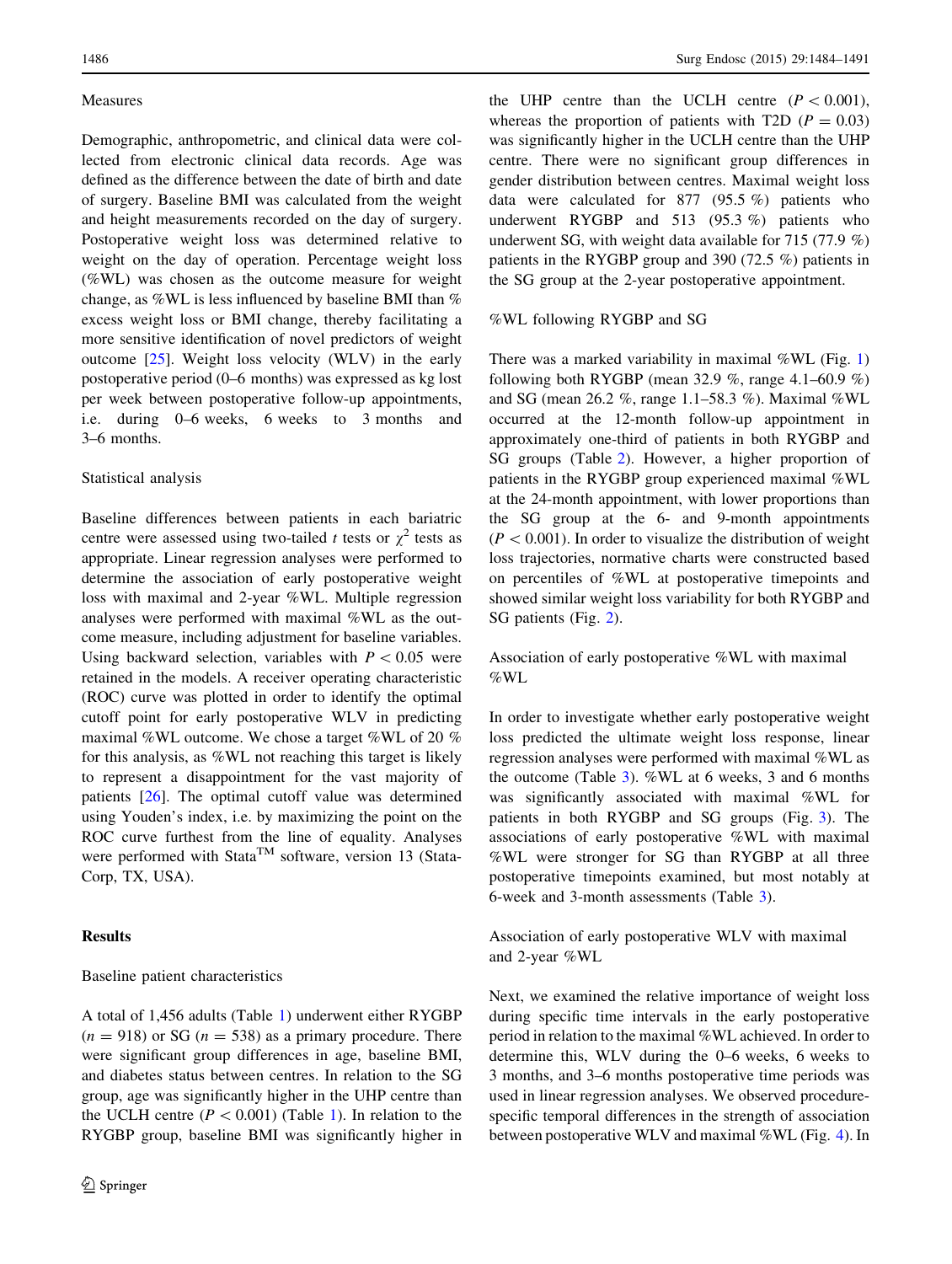<span id="page-3-0"></span>Table 1 Baseline demographic, clinical, and anthropometric characteristics

|                                        | All           |              | UCLH         |               | <b>UHP</b>   |             | P                    |
|----------------------------------------|---------------|--------------|--------------|---------------|--------------|-------------|----------------------|
|                                        | <b>RYGBP</b>  | SG           | <b>RYGBP</b> | SG            | <b>RYGBP</b> | SG          |                      |
| All                                    | 918           | 538          | 436          | 443           | 482          | 95          | $\leq 0.001^{\rm a}$ |
| Women                                  | 711 $(77\%)$  | 393 (73 %)   | 350 (80 %)   | 319 $(72 \%)$ | 361 $(75\%)$ | 74 (78 %)   | $0.75^{\rm a}$       |
| Men                                    | 207(23%)      | 145 $(27%)$  | $86(20\%)$   | 124 $(28\%)$  | 121 $(25\%)$ | 21(22%)     |                      |
| T <sub>2</sub> D                       | 274 (30 $%$ ) | 188 $(35\%)$ | 145 $(33\%)$ | 150 $(34\%)$  | 129 $(27%)$  | 38 $(40\%$  | 0.06 <sup>a</sup>    |
| Ethnicity                              |               |              |              |               |              |             |                      |
| White                                  | 824 (90 %)    | 439 (82 %)   | 342 (78 %)   | 344 (78 %)    | 482          | 95          |                      |
| Other                                  | 94 (10 %)     | 99 (18 %)    | 94 $(22 \%)$ | 99 $(22 \%)$  |              |             |                      |
| Mean age $\pm$ SD (years)              | 43.8 (10.6)   | 46.5(11.1)   | 43.8 (11.9)  | 44.7 (10.4)   | 43.7(10.1)   | 54.5 (10.5) | 0.04 <sup>b</sup>    |
| Mean BMI $\pm$ SD (kg/m <sup>2</sup> ) | 48.3(7.7)     | 49.8 $(8.8)$ | 46.0(5.7)    | 50.0(9.1)     | 50.3(8.6)    | 48.6(7.6)   | $\leq 0.001^{\rm b}$ |

Procedure and sex distribution, and T2D status were compared between centres using Pearson's  $\chi^2$  tests

 $<sup>b</sup>$  Comparisons of mean age and BMI between centres were performed using unpaired two-tailed t tests</sup>



Fig. 1 Histogram of maximal %WL for patients in RYGBP  $(n = 877)$  and SG  $(n = 513)$  groups

the SG group, WLV during the 0–6 weeks and 6 weeks to 3 months postoperative periods predicted 18 and 21 % of the variability in maximal %WL respectively, increasing to 26 % for the 3–6 month period (Table [3\)](#page-4-0). Whereas in the RYGBP group, WLV during the 0–6 week period and 6 weeks to 3 months period accounted for only 12 and 10 % of the variability in maximal %WL, respectively, increasing markedly to 32 % for the 3–6 month period (Table [3\)](#page-4-0). Early postoperative WLV associations with 2-year %WL were comparable with those for maximal %WL (Table [4\)](#page-5-0).

#### Multiple linear regression analyses

Multiple linear regression analyses including baseline variables of age, sex, preoperative BMI, diabetes, ethnicity and bariatric surgery centre revealed that 3–6 months WLV, baseline BMI, and age were independent predictors of maximal %WL for both SG and RYGBP groups (Table [4](#page-5-0)). In addition, gender and T2D were independently associated with

Table 2 Timing of maximal %WL

| Postoperative months | <b>RYGBP</b> |    | SG  |      |
|----------------------|--------------|----|-----|------|
|                      | Ν            | %  | N   | $\%$ |
| 6                    | 78           | 9  | 70  | 14   |
| 9                    | 96           | 11 | 88  | 17   |
| 12                   | 324          | 37 | 188 | 37   |
| 18                   | 175          | 20 | 100 | 19   |
| 24                   | 204          | 23 | 67  | 13   |
| $P^{\rm a}$          | < 0.001      |    |     |      |

Distribution of patients with maximal %WL across postoperative timepoints was compared between procedures using a  $\chi^2$  test for trend—a higher proportion of RYGBP patients experienced maximal %WL at the 24-month appointment, with lower proportions than the SG group at the 6- and 9-month appointments (important differences in bold)

maximal %WL in the RYGBP group, while ethnicity and bariatric centre were independently associated with 1-year %WL in the SG group. However, in comparison with baseline variables, 3–6 month WLV was the strongest predictor of maximal %WL following RYGBP and SG (Table [5](#page-5-0)).

A ROC curve (Fig. [5\)](#page-5-0) was constructed to determine the point at which 3–6 month WLV predicted maximal %WL (using a target %WL of 20 %) with the best sensitivity/ specificity combination. The inflection point corresponded to a sensitivity of 80 % and a specificity of 72 %. Using this cutoff, which occurred at a WLV of 0.4667 kg/week (1 lb/week), the maximal %WL outcome was classified correctly for 79 % of patients.

# Discussion

The findings in our study provide novel insights into the weight loss response experienced both after RYGBP and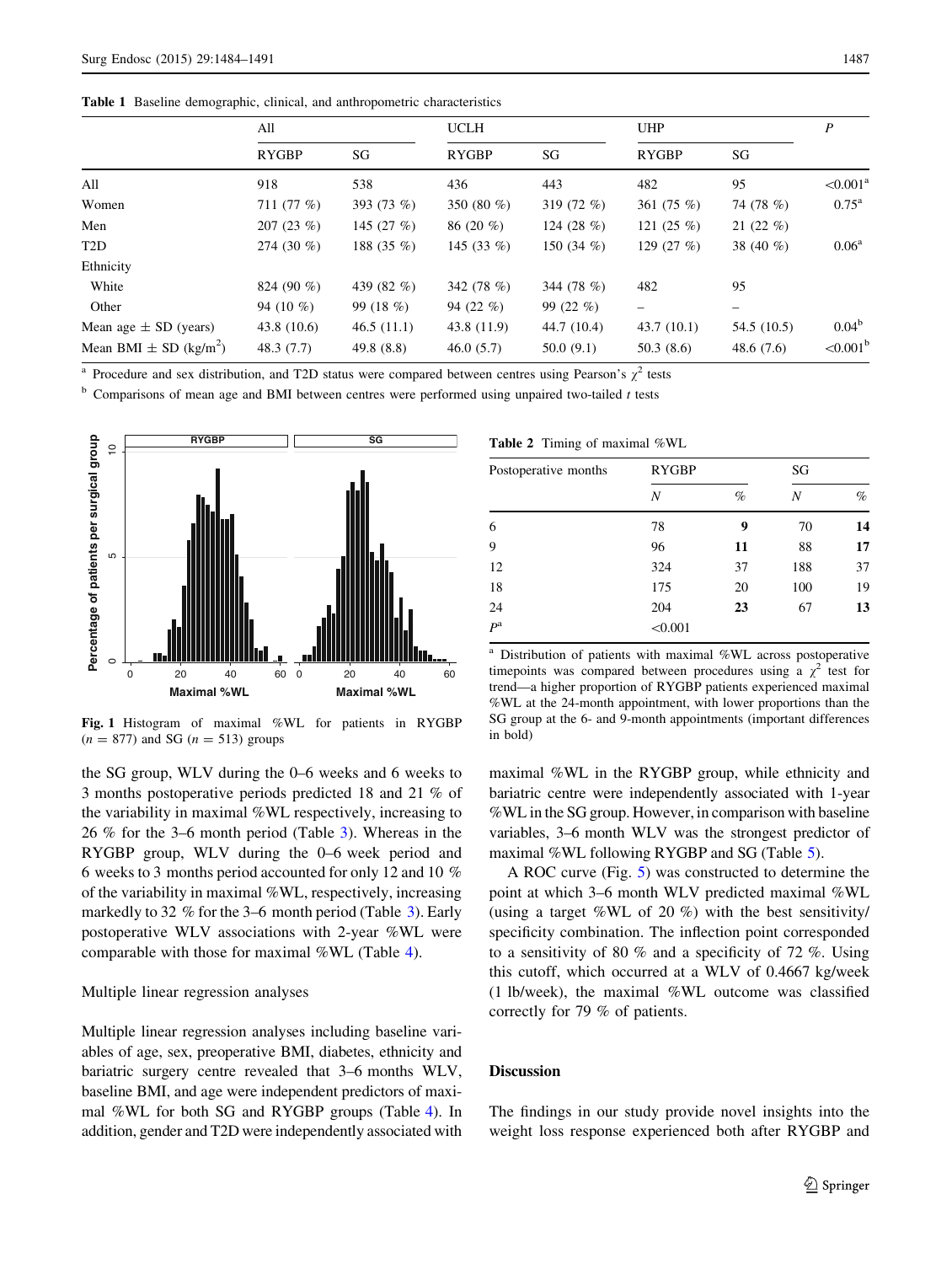<span id="page-4-0"></span>

Fig. 2 Normative charts of weight loss trajectories, based on percentiles of %WL at standard postoperative timepoints for patients in RYGBP  $(A)$  and SG  $(B)$  groups

SG. Patients who underwent either SG or RYGBP experienced a wide variability in weight loss during the first two postoperative years. In a particularly novel aspect of the study, the variability in maximal weight loss was shown to be strikingly similar between procedures. Furthermore, the results demonstrate that early postoperative weight loss is a key predictor of ultimate weight loss response, with a greater effect on outcome than several well-established baseline clinical factors such as preoperative BMI, age, sex, and diabetes.



Fig. 3 Scatterplots with maximal %WL as the outcome, and %WL at 6 weeks, 3 or 6 months as the predictor for patients in RYGBP and SG groups, with respective lines of best fit



Fig. 4 Scatterplots with maximal %WL as the outcome, and WLV during 0–6 weeks, 6 weeks to 3 months, or 3–6 months time intervals, as the predictor for patients in RYGBP and SG groups, with respective lines of best fit

Interestingly, our results show temporal procedure-specific differences in the relationship between early postoperative weight loss, expressed as %WL or WLV, and maximal weight loss. In the immediate postoperative period (6 weeks post-

Table 3 Strength of associations  $(r^2)$  between maximal %WL and early postoperative %WL, at 6 weeks, 3 and 6 months (left panel), or WLV during 0–6 weeks, 6 weeks to 3 months, and 3–6 months (right panel)

|                    |      | P       |                         |      | P       |
|--------------------|------|---------|-------------------------|------|---------|
| SG                 |      |         | SG                      |      |         |
| 6-week $\%$ WL     | 0.21 | < 0.001 | WLV 0–6 weeks           | 0.18 | < 0.001 |
| $3$ -month %WL     | 0.46 | < 0.001 | WLV 6 weeks to 3 months | 0.21 | < 0.001 |
| $6$ -month $\%$ WL | 0.69 | < 0.001 | $WL V$ 3–6 months       | 0.26 | < 0.001 |
| <b>RYGBP</b>       |      |         | <b>RYGBP</b>            |      |         |
| 6-week $\%$ WL     | 0.12 | < 0.001 | WLV 0–6 weeks           | 0.14 | < 0.001 |
| 3-month $\%$ WL    | 0.23 | < 0.001 | WLV 6 weeks to 3 months | 0.10 | < 0.001 |
| 6-month $\%$ WL    | 0.53 | < 0.001 | $WLV$ 3–6 months        | 0.32 | < 0.001 |
|                    |      |         |                         |      |         |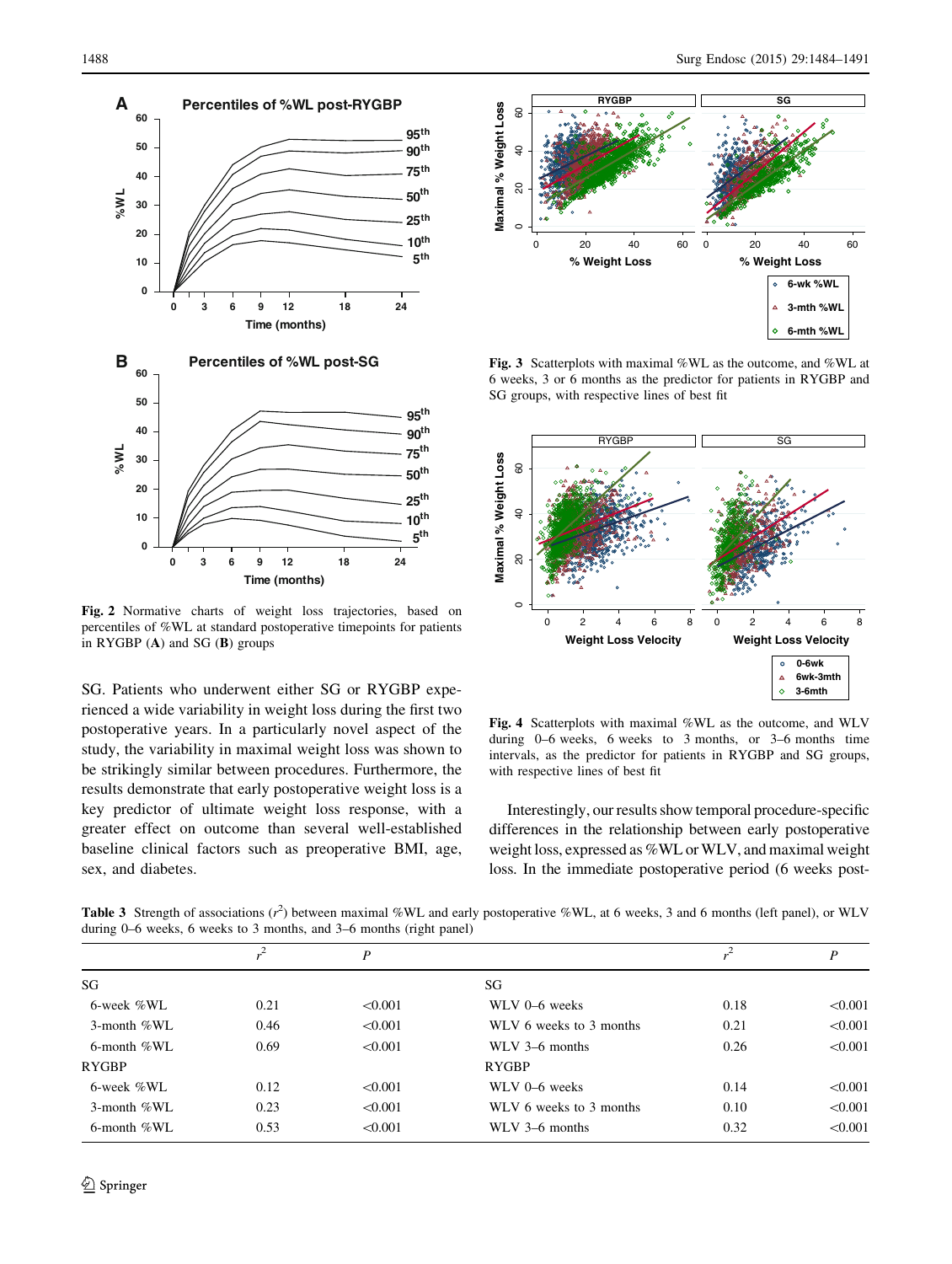<span id="page-5-0"></span>**Table 4** Strength of associations  $(r^2)$  between 2-year %WL and WLV during 0–6 weeks, 6 weeks to 3 months, and 3–6 months

|                         |      | P       |
|-------------------------|------|---------|
| SG                      |      |         |
| WLV 0-6 weeks           | 0.08 | < 0.001 |
| WLV 6 weeks to 3 months | 0.29 | < 0.001 |
| $WLV$ 3–6 months        | 0.31 | < 0.001 |
| <b>RYGBP</b>            |      |         |
| WLV 0-6 weeks           | 0.11 | < 0.001 |
| WLV 6 weeks to 3 months | 0.21 | < 0.001 |
| $WLV$ 3–6 months        | 0.40 | < 0.001 |
|                         |      |         |

surgery), %WL is a stronger predictor of maximal weight loss in the SG group compared to the RYGBP group. Similarly, the strength of the association between %WL in the first three postoperative months and maximal weight loss in the SG group was approximately twice that observed in the RYGBP group. In order to identify which postoperative time period may best predict ultimate weight loss outcome, we examined WLV during specific postoperative time intervals, a concept which has been previously applied in a study of RYGBP outcomes [[21](#page-7-0)]. WLV experienced in the 3–6 month postoperative period was a stronger predictor of maximal weight loss, compared to the earlier postoperative time intervals, for both SG and RYGBP groups. However, in the RYGBP group, the strength of the association with maximal weight loss was approximately threefold higher for the 3–6 month postoperative period compared to the earlier postoperative time intervals, but only approximately 25–50 % higher in the SG group. Taken together, these findings support the concept that both distinct and overlapping biological mechanisms underlie the benefits of SG and RYGBP [\[27,](#page-7-0) [28](#page-7-0)]. **Ethnicity 1.00** of the sex -0.01 of the sex -0.01 New York 1.00 o.01 New York 1.00 o.01 New York 1.00 O.01 New York 1.00 O.01 New York 1.00 O.01 New York 1.00 O.01 New York 1.00 O.01 New York 1.00 O.01 New York 1.00 O.01

Our findings have several potential clinical implications for patients undergoing either SG or RYGBP. Firstly, focus on early postoperative WLV is an effective means of identifying patients whose weight loss is ultimately suboptimal. Our ROC analysis demonstrates that approximately four out of every five patients who lose less than a 1 lb a week during the 3–6 month postoperative period will not achieve a maximal %WL of more than 20 %. Such patients could be targeted for early postoperative behavioural or intensive lifestyle interventions known



Fig. 5 ROC demonstrating the ability of WLV during the 3–6 month time interval to predict maximal %WL  $\geq$ 20 % expressed as area under curve (AUC). The inflection point (asterisk) corresponded to a sensitivity of 80 % and a specificity of 72 %

to improve weight outcome after surgery  $[22-24]$ , thereby providing an opportunity to enhance their maximal weight loss. Our results provide a basis for randomized trials of behavioural or exercise interventions initiated early in the postoperative course for both RYGBP and SG patients.

Secondly, the wide variability in weight loss response, previously demonstrated only in RYGBP patients [\[8](#page-6-0), [9\]](#page-6-0), is similar for both procedures. Therefore, bariatric health care professionals should alert patients who are considering surgery to this inherent variability as part of the informed consent process. In this regard, our normative charts provide a useful reference for expected weight loss trajectories post-SG or RYGBP and are consistent with the results of a previous single-centre study in RYGBP patients [[21\]](#page-7-0). The practice of providing advice to patients regarding expected weight loss based on an average narrow range [[29\]](#page-7-0) is likely to be counterproductive, ultimately leading unnecessarily to a sense of disappointment or failure for many patients [\[26](#page-7-0)]. Indeed, a poor weight loss response is likely to merely reflect an outcome at the lower tail of a normal distribution driven by a multitude of complex biological factors [[7,](#page-6-0) [30\]](#page-7-0). Patients should be advised as such preoperatively and be relieved of any sense of blame if necessary in the postoperative setting.

Thirdly, our findings are consistent with the strong biological basis that underlies the benefits of bariatric

Table 5 Results of multiple regression analyses, after backward selection, with maximal %WL as the outcome measure, and expressed with standardised effect sizes ( $\beta$ -coefficient)

| SG                  | Standardised $\beta$ -coefficient | P       | RYGBP            | Standardised $\beta$ -coefficient |         |
|---------------------|-----------------------------------|---------|------------------|-----------------------------------|---------|
| WLV 3–6 months      | 0.51                              | < 0.001 | WLV 3–6 months   | 0.52                              | < 0.001 |
| <b>Baseline BMI</b> | $-0.19$                           | < 0.001 | Age              | $-0.09$                           | 0.003   |
| Age                 | $-0.18$                           | < 0.001 | T <sub>2</sub> D | $-0.08$                           | 0.005   |
| Centre              | 0.16                              | < 0.001 | Baseline BMI     | 0.08                              | 0.008   |
| Ethnicity           | 0.09                              | 0.015   | Male sex         | $-0.07$                           | 0.008   |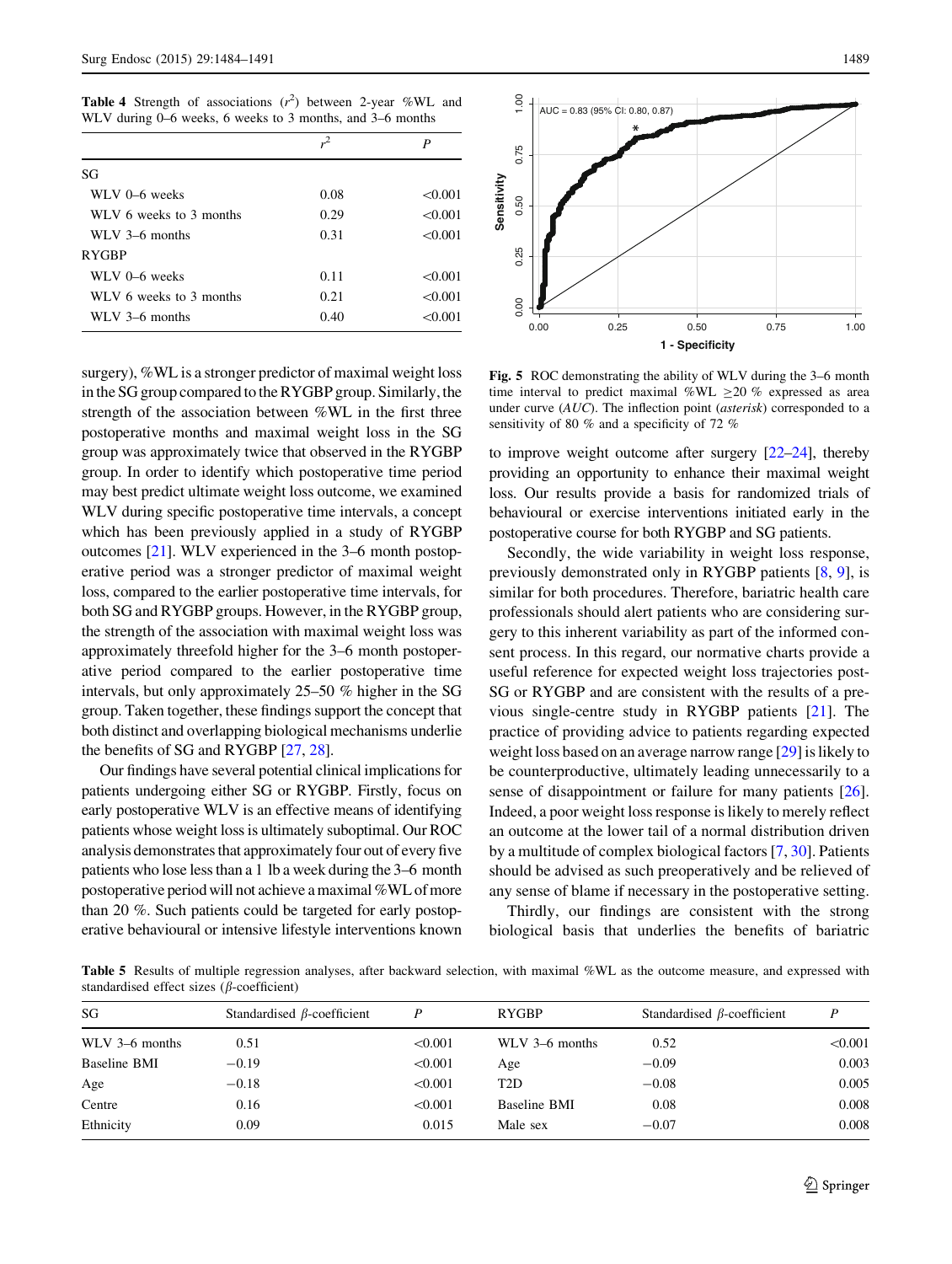<span id="page-6-0"></span>surgery [[31\]](#page-7-0). Indeed, the weight loss response to RYGBP is known to be highly heritable [[32\]](#page-7-0), suggesting that patients' responses to bariatric surgery may, to a large extent, be predetermined by their genotype. Genome-wide association studies have demonstrated associations of common genetic variants with 1-year weight loss response in patients after RYGBP [\[30](#page-7-0), [33](#page-7-0)]. However, personalized medicine, like in many clinical specialties, has thus far had limited clinical impact, if any, in the field of bariatric surgery [\[34](#page-7-0)]. In this light, our findings suggest that an individual's maximal weight loss response to SG or RY-GBP may be most practically predicted by tracking their actual weight change in the early postoperative period.

A potential limitation of our study is the focus on maximal weight loss. However, this is clearly an important outcome for patients who undergo bariatric surgery [\[26\]](#page-7-0). Moreover, weight regain subsequent to the maximal weight loss achieved is likely to reflect a completely different biological process from that governing the initial weight loss. Such weight regain is subject to a multitude of biological, psychological, and environmental influences, and remains poorly defined [\[35\]](#page-7-0). In order to address a definable research question, we focused on maximal weight loss response and not subsequent weight change. Prediction of late weight regain after bariatric surgery may be equally important; however, maximization of the initial weight loss response is clearly central to optimizing long-term outcome [8, [36\]](#page-7-0). Interestingly, we found that in addition to being associated with maximal %WL, early postoperative WLV was also associated with 2-year %WL. These findings suggest that early WLV predicts longer-term postoperative weight loss outcomes but longer-term studies are required to confirm this. Another interesting question not addressed by our study is whether early postoperative weight loss also predicts resolution of comorbidities. However, the benefits of bariatric surgery in ameliorating obesity-related comorbidities are in proportion to the weight loss achieved [[36](#page-7-0)]. Finally, a further potential limitation is the difference in baseline patient characteristics between bariatric centres. In particular, the population of patients who underwent SG in the UHP centre was significantly different from SG patients in the UCLH centre (smaller sample size and older age). This difference may, in turn, have contributed to the finding that centre predicted maximal weight loss in the SG group but not the RYGBP group. This limitation was unlikely to affect the robust association of early postoperative weight loss with maximal weight loss, and we believe the study benefits from its multicentre dimension.

# **Conclusions**

Our results demonstrate that there is a wide variability in weight loss response after both RYGBP and SG. Moreover, patients who ultimately experience suboptimal weight loss

after either procedure can be identified based on early postoperative weight loss, within the first six postoperative months and primarily during the 3–6 month postoperative period, offering the opportunity for adjunctive interventions that could enhance their weight loss response. Detailed characterization of weight loss trajectories also provides an impetus to enhance bariatric care pathways with a greater emphasis on promoting understanding of expected outcomes among clinicians and patients alike, as well as patient-centred approaches to maximizing the benefits of these highly effective interventions.

Acknowledgments We would like to thank all members, past and present, of the UCLH Bariatric Group.

Disclosures Sean Manning was funded by the Rosetrees Trust and supported by the National Institute of Health Research University College London Hospitals Biomedical Research Centre. Nicholas C. Carter was funded by an Ethicon Surgical Fellowship. Sean Manning, Andrea Pucci, Nicholas C. Carter, Mohamed Elkalaawy, Giorgia Querci, Silvia Magno, Anna Tamberi, Nicholas Finer, Alberic G. Fiennes, Majid Hashemi, Andrew D. Jenkinson, Marco Anselmino, Ferruccio Santini, Marco Adamo, and Rachel L. Batterham have no conflict of interest or financial ties to disclose.

Open Access This article is distributed under the terms of the Creative Commons Attribution License which permits any use, distribution, and reproduction in any medium, provided the original author(s) and the source are credited.

## References

- 1. Sjostrom L et al (2007) Effects of bariatric surgery on mortality in Swedish obese subjects. N Engl J Med 357(8):741–752
- 2. Picot J et al (2009) The clinical effectiveness and cost-effectiveness of bariatric (weight loss) surgery for obesity: a systematic review and economic evaluation. Health Technol Assess 13(41):1–190, 215–357, iii–iv
- 3. Vidal P et al (2013) Laparoscopic gastric bypass versus laparoscopic sleeve gastrectomy as a definitive surgical procedure for morbid obesity. Mid-term results. Obes Surg 23(3):292– 299
- 4. Buchwald H, Oien DM (2013) Metabolic/bariatric surgery worldwide 2011. Obes Surg 23(4):427–436
- 5. Schauer PR et al (2012) Bariatric surgery versus intensive medical therapy in obese patients with diabetes. N Engl J Med 366(17):1567–1576
- 6. O'Brien PE et al (2013) Intensive medical weight loss or laparoscopic adjustable gastric banding in the treatment of mild to moderate obesity: long-term follow-up of a prospective randomised trial. Obes Surg 23(9):1345–1353
- 7. Hatoum IJ et al (2009) Capacity for physical activity predicts weight loss after Roux-en-Y gastric bypass. Obesity (Silver Spring) 17(1):92–99
- 8. Courcoulas AP et al (2013) Weight change and health outcomes at 3 years after bariatric surgery among individuals with severe obesity. JAMA 310:2416–2425
- 9. van de Laar AW, Acherman YI (2014) Weight loss percentile charts of large representative series: a benchmark defining sufficient weight loss challenging current criteria for success of bariatric surgery. Obes Surg 24:727–734